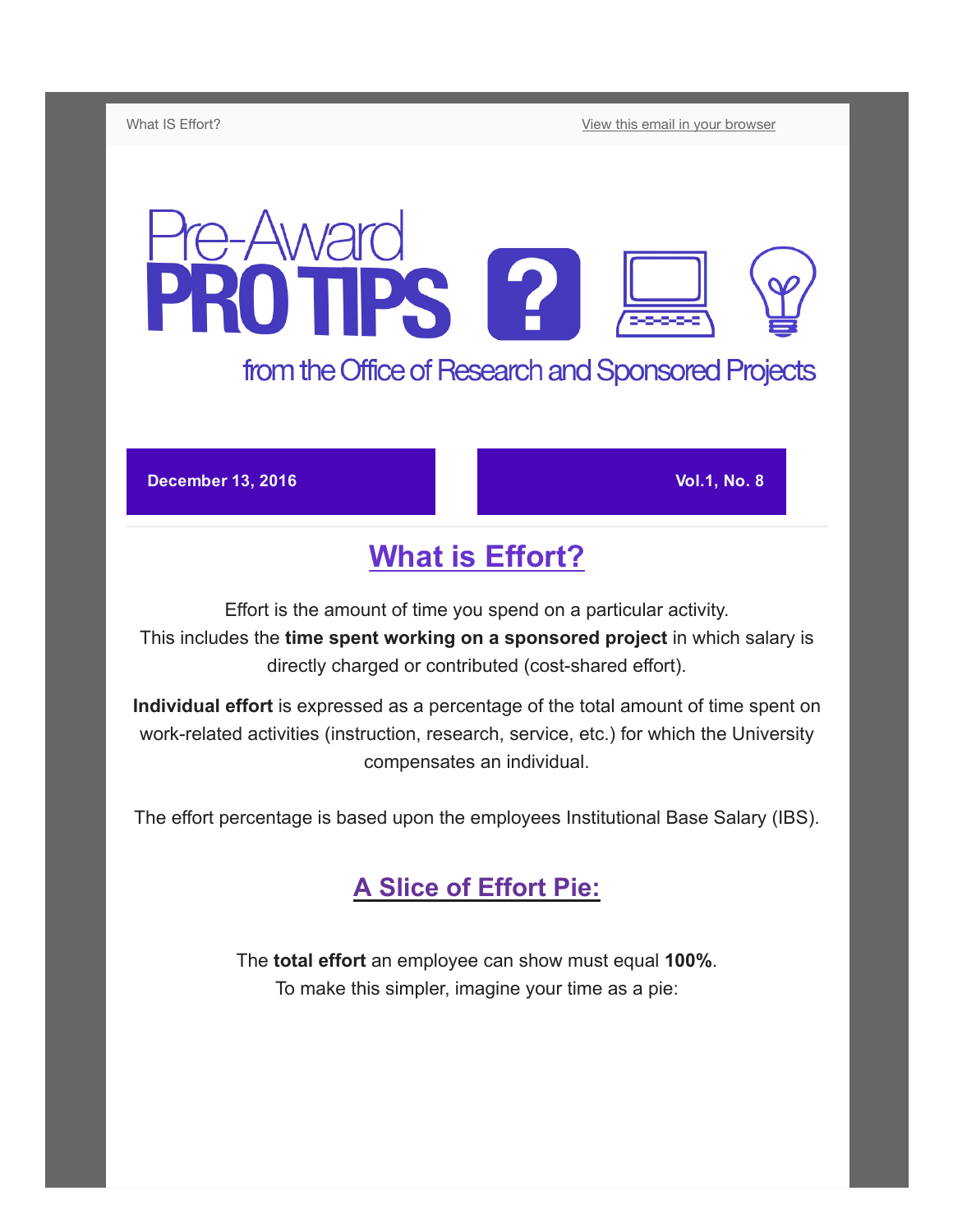

Your institutional salary is a fixed amount for a fiscal year and does not change based on whether or not you participate in a sponsored project. The pie is divided into unequal pieces based on the institution's requirements of you.

These pieces include your teaching, prepping for your classes, office hours, research, service to the university, etc.

You can't make the pie bigger...it's already at 100% of your paid time.

Instead, we have to determine which piece to make smaller to accommodate the percentage of the pie that you need freed up to work on your project: